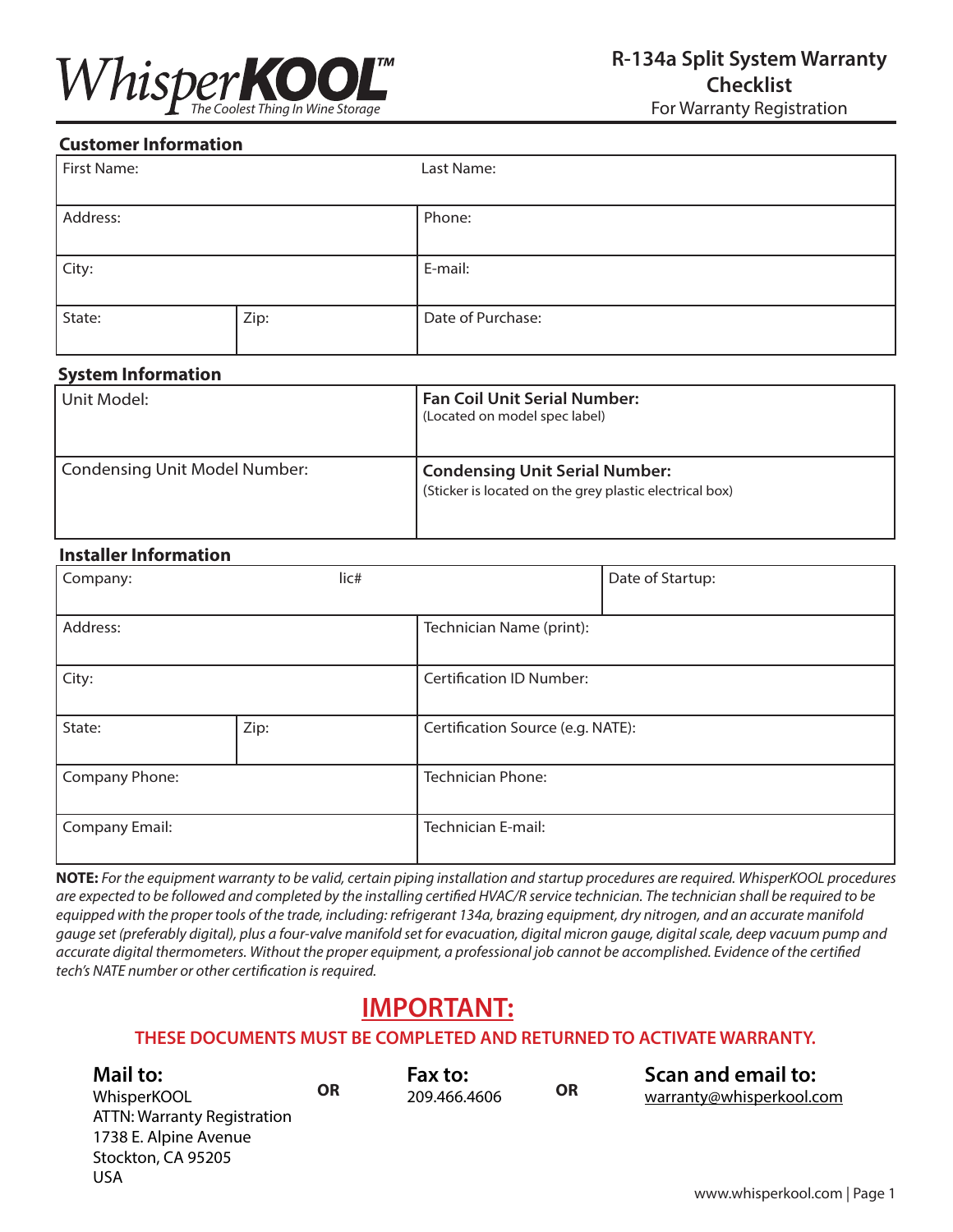| Saturation Pressure-Temperature Data for R-134a (psig)* |                    |                        |  |                         |                    |                        |  |                 |                    |                        |               |                    |                        |
|---------------------------------------------------------|--------------------|------------------------|--|-------------------------|--------------------|------------------------|--|-----------------|--------------------|------------------------|---------------|--------------------|------------------------|
| Temp<br>$(^{\circ}F)$                                   | Pressure<br>(psig) | Temp.<br>$(^{\circ}C)$ |  | Temp.<br>(°F)           | Pressure<br>(psig) | Temp.<br>$(^{\circ}C)$ |  | Temp.<br>(°F)   | Pressure<br>(psig) | Temp.<br>$(^{\circ}C)$ | Temp.<br>(°F) | Pressure<br>(psig) | Femp.<br>$(^{\circ}C)$ |
| $-49$                                                   | 18.4               | $-45.0$                |  | 1                       | 7.0                | $-17.2$                |  | $\overline{51}$ | 46.6               | 10.6                   | 101           | 126.3              | 38.3                   |
| $-48$                                                   | 18.0               | $-44.4$                |  | $\overline{c}$          | 7.5                | $-16.7$                |  | 52              | 47.7               | 11.1                   | 102           | 128.4              | 38.9                   |
| $-47$                                                   | 17.6               | $-43.9$                |  | 3                       | 8.0                | $-16.1$                |  | 53              | 48.9               | 11.7                   | 103           | 130.6              | 39.4                   |
| $-46$                                                   | 17.3               | $-43.3$                |  | $\overline{\mathbf{4}}$ | 8.5                | $-15.6$                |  | 54              | 50.0               | 12.2                   | 104           | 132.8              | 40.0                   |
| $-45$                                                   | 16.9               | $-42.8$                |  | 5                       | 9.1                | $-15.0$                |  | 55              | 51.2               | 12.8                   | 105           | 135.0              | 40.6                   |
| $-44$                                                   | 16.5               | $-42.2$                |  | 6                       | 9.6                | $-14.4$                |  | 56              | 52.4               | 13.3                   | 106           | 137.2              | 41.1                   |
| $-43$                                                   | 16.1               | $-41.7$                |  | 7                       | 10.2               | $-13.9$                |  | 57              | 53.6               | 13.9                   | 107           | 139.5              | 41.7                   |
| $-42$                                                   | 15.7               | $-41.1$                |  | 8                       | 10.8               | $-13.3$                |  | 58              | 54.9               | 14.4                   | 108           | 141.7              | 42.2                   |
| $-41$                                                   | 15.2               | $-40.6$                |  | 9                       | 11.3               | $-12.8$                |  | 59              | 56.1               | 15.0                   | 109           | 144.0              | 42.8                   |
| $-40$                                                   | 14.8               | $-40.0$                |  | 10                      | 11.9               | $-12.2$                |  | 60              | 57.4               | 15.6                   | 110           | 146.4              | 43.3                   |
| $-39$                                                   | 14.4               | $-39.4$                |  | 11                      | 12.5               | $-11.7$                |  | 61              | 58.7               | 16.1                   | 111           | 148.7              | 43.9                   |
| $-38$                                                   | 13.9               | $-38.9$                |  | 12                      | 13.1               | $-11.1$                |  | 62              | 60.0               | 16.7                   | 112           | 151.1              | 44.4                   |
| $-37$                                                   | 13.4               | $-38.3$                |  | 13                      | 13.8               | $-10.6$                |  | 63              | 61.3               | 17.2                   | 113           | 153.5              | 45.0                   |
| $-36$                                                   | 13.0               | $-37.8$                |  | 14                      | 14.4               | $-10.0$                |  | 64              | 62.7               | 17.8                   | 114           | 156.0              | 45.6                   |
| $-35$                                                   | 12.5               | $-37.2$                |  | 15                      | 15.0               | $-9.4$                 |  | 65              | 64.0               | 18.3                   | 115           | 158.4              | 46.1                   |
| $-34$                                                   | $12.0$             | $-36.7$                |  | 16                      | 15.7               | $-8.9$                 |  | 66              | 65.4               | 18.9                   | 116           | 160.9              | 46.7                   |
| $-33$                                                   | 11.4               | $-36.1$                |  | 17                      | 16.4               | $-8.3$                 |  | 67              | 66.8               | 19.4                   | 117           | 163.5              | 47.2                   |
| $-32$                                                   | 10.9               | $-35.6$                |  | 18                      | 17.0               | $-7.8$                 |  | 68              | 68.2               | 20.0                   | 118           | 166.0              | 47.8                   |
| $-31$                                                   | 10.4               | $-35.0$                |  | 19                      | 17.7               | $-7.2$                 |  | 69              | 69.7               | 20.6                   | 119           | 168.6              | 48.3                   |
| $-30$                                                   | 9.8                | $-34.4$                |  | 20                      | 18.4               | $-6.7$                 |  | 70              | 71.1               | 21.1                   | 120           | 171.2              | 48.9                   |
| $-29$                                                   | 9.3                | $-33.9$                |  | 21                      | 19.1               | $-6.1$                 |  | 71              | 72.6               | 21.7                   | 121           | 173.8              | 49.4                   |
| $-28$                                                   | 8.7                | $-33.3$                |  | 22                      | 19.9               | $-5.6$                 |  | 72              | 74.1               | 22.2                   | 122           | 176.5              | 50.0                   |
| $-27$                                                   | 8.1                | $-32.8$                |  | 23                      | 20.6               | $-5.0$                 |  | 73              | 75.6               | 22.8                   | 123           | 179.1              | 50.6                   |
| $-26$                                                   | 7.5                | $-32.2$                |  | 24                      | 21.3               | $-4.4$                 |  | 74              | 77.1               | 23.3                   | 124           | 181.8              | 51.1                   |
| $-25$                                                   | 6.9                | $-31.7$                |  | 25                      | 22.1               | $-3.9$                 |  | 75              | 78.7               | 23.9                   | 125           | 184.6              | 51.7                   |
| $-24$                                                   | 6.3                | $-31.1$                |  | 26                      | 22.9               | $-3.3$                 |  | 76              | 80.2               | 24.4                   | 126           | 187.4              | 52.2                   |
| $-23$                                                   | 5.7                | $-30.6$                |  | 27                      | 23.7               | $-2.8$                 |  | 77              | 81.8               | 25.0                   | 127           | 190.2              | 52.8                   |
| $-22$                                                   | 5.0                | $-30.0$                |  | 28                      | 24.5               | $-2.2$                 |  | 78              | 83.4               | 25.6                   | 128           | 193.0              | 53.3                   |
| $-21$                                                   | 4.3                | $-29.4$                |  | 29                      | 25.3               | $-1.7$                 |  | 79              | 85.0               | 26.1                   | 129           | 195.8              | 53.9                   |
| $-20$                                                   | 3.7                | $-28.9$                |  | 30                      | 26.1               | $-1.1$                 |  | 80              | 86.7               | 26.7                   | 130           | 198.7              | 54.4                   |
| $-19$                                                   | 3.0                | $-28.3$                |  | 31                      | 26.9               | $-0.6$                 |  | 81              | 88.4               | 27.2                   | 131           | 201.6              | 55.0                   |
| $-18$                                                   | 2.3                | $-27.8$                |  | 32                      | 27.8               | $0.0\,$                |  | 82              | 90.0               | 27.8                   | 132           | 204.6              | 55.6                   |
| $-17$                                                   | 1.5                | $-27.2$                |  | 33                      | 28.6               | 0.6                    |  | 83              | 91.8               | 28.3                   | 133           | 207.6              | 56.1                   |
| $-16$                                                   | 0.8                | $-26.7$                |  | 34                      | 29.5               | 1.1                    |  | 84              | 93.5               | 28.9                   | 134           | 210.6              | 56.7                   |
| $-15$                                                   | 0.1                | $-26.1$                |  | 35                      | 30.4               | 1.7                    |  | 85              | 95.2               | 29.4                   | 135           | 213.6              | 57.2                   |
| $-14$                                                   | 0.4                | $-25.6$                |  | 36                      | 31.3               | 2.2                    |  | 86              | 97.0               | 30.0                   | 136           | 216.7              | 57.8                   |
| $-13$                                                   | 0.7                | $-25.0$                |  | 37                      | 32.2               | 2.8                    |  | 87              | 98.8               | 30.6                   | 137           | 219.8              | 58.3                   |
| $-12$                                                   | $1.1$              | $-24.4$                |  | 38                      | 33.1               | 3.3                    |  | 88              | 100.6              | 31.1                   | 138           | 222.9              | 58.9                   |
| $-11$                                                   | 1.5                | $-23.9$                |  | 39                      | 34.1               | 3.9                    |  | 89              | 102.5              | 31.7                   | 139           | 226.0              | 59.4                   |
| $-10$                                                   | 1.9                | $-23.3$                |  | 40                      | 35.0               | 4.4                    |  | 90              | 104.3              | 32.2                   | 140           | 229.2              | 60.0                   |
| -9                                                      | 2.4                | $-22.8$                |  | 41                      | 36.0               | 5.0                    |  | 91              | 106.2              | 32.8                   | 141           | 232.5              | 60.6                   |
| $-8$                                                    | 2.8                | $-22.2$                |  | 42                      | 37.0               | 5.6                    |  | 92              | 108.1              | 33.3                   | 142           | 235.7              | 61.1                   |
| $-7$                                                    | 3.2                | $-21.7$                |  | 43                      | 38.0               | 6.1                    |  | 93              | 110.0              | 33.9                   | 143           | 239.0              | 61.7                   |
| $-6$                                                    | 3.6                | $-21.1$                |  | 44                      | 39.0               | 6.7                    |  | 94              | 112.0              | 34.4                   | 144           | 242.3              | 62.2                   |
| $-5$                                                    | 4.1                | $-20.6$                |  | 45                      | 40.1               | 7.2                    |  | 95              | 114.0              | 35.0                   | 145           | 245.7              | 62.8                   |
| $-4$                                                    | 4.6                | $-20.0$                |  | 46                      | 41.1               | $7.8\,$                |  | 96              | 115.9              | 35.6                   | 146           | 249.1              | 63.3                   |
| -3                                                      | 5.0                | $-19.4$                |  | 47                      | 42.2               | 8.3                    |  | 97              | 118.0              | 36.1                   | 147           | 252.5              | 63.9                   |
| $-2$                                                    | 5.5                | $-18.9$                |  | 48                      | 43.2               | 8.9                    |  | 98              | 120.0              | 36.7                   | 148           | 255.9              | 64.4                   |
| $-1$                                                    | 6.0                | $-18.3$                |  | 49                      | 44.3               | 9.4                    |  | 99              | 122.1              | 37.2                   | 149           | 259.4              | 65.0                   |
| 0                                                       | 6.5                | $-17.8$                |  | 50                      | 45.4               | 10.0                   |  | 100             | 124.2              | 37.8                   | 150           | 262.9              | 65.6                   |

\*Red Italics Indicate Inches of Mercury Below Atmospheric Pressure